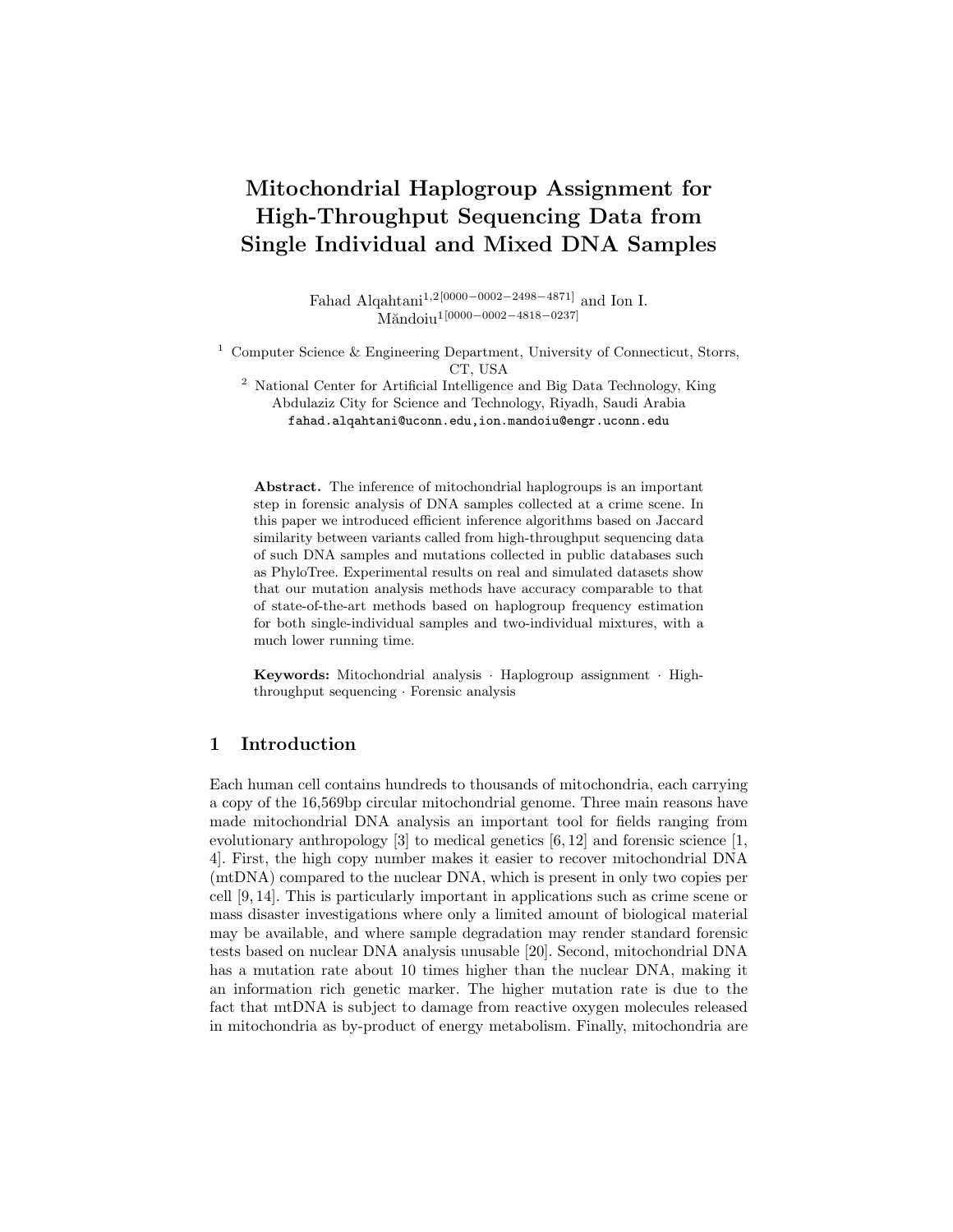

Fig. 1. Top level mtDNA haplogroups (top) and sample haplogroups with their mutations (bottom) from Build 17 of PhyloTree [25].

inherited maternally without undergoing recombination like the nuclear genome, which can simplify analysis, particularly for mixed samples [14].

Public databases have already amassed tens of thousands of such sequences collected from populations across the globe. Comprehensive phylogenetic analysis of these sequences has been used to infer the progressive accumulation of mutations in the mitochondrial genome during human evolution and track human migrations [31]. Combinations of these mutations, inherited as haplotypes, have also been used to trace back our most recent common matrilinear ancestor referred to as the "mitochondrial Eve" [15, 29]. Last but not least, clustering of mitochondrial haplotypes has been used to define standardized haplogroups characterized by shared common mutations [29]. Due to lack of recombination, the evolutionary history of these haplogroups can be represented as a tree. The best curated haplogroup tree is PhyloTree [26], which currently catalogues over 5,400 haplogroups defined over some 4,500 different mutations (see Figure 1).

Although many of the available mtDNA sequences have been generated using the classic Sanger sequencing technology, current mtDNA analyses are mainly performed using short reads generated by high-throughput sequencing technologies. Numerous bioinformatics tools have been developed to conduct mtDNA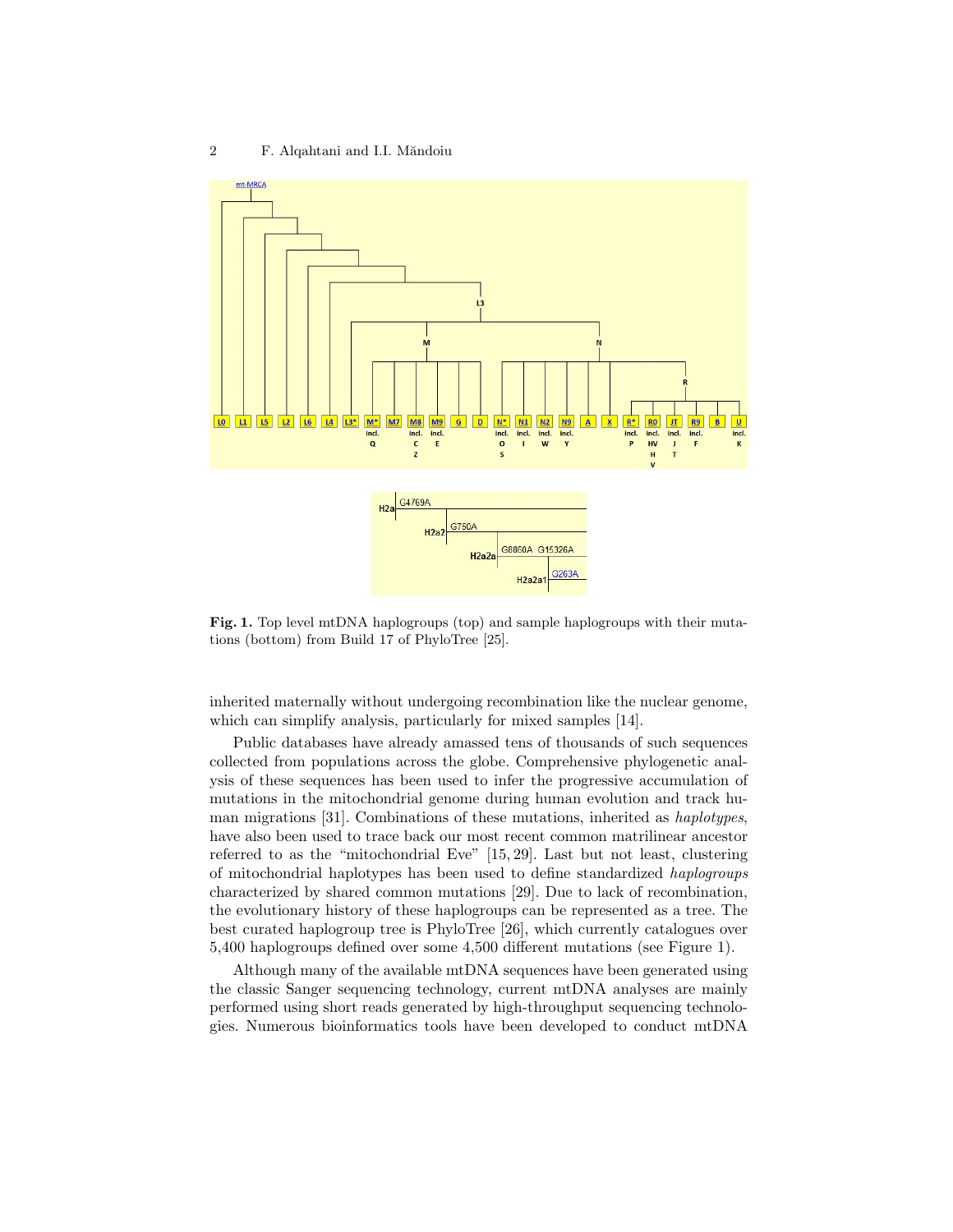analysis of such short read data. The majority of these tools – including MitoSuite [11], HaploGrep [15], Haplogrep2 [33], mtDNA-Server [32], MToolBox [5], mtDNAmanager [16], MitoTool [8], Haplofind [29], Mit-o-matic [28], and Hi-MC [24] – take a reference-based approach, seeking to infer the haplotype (and assign a mitochondrial haplogroup) assuming that the DNA sample originates from a single individual. While these tools can be helpful for conducting population studies [14] or identifying mislabeled samples [18], they are not suitable for mtDNA analysis of mixed forensics samples that contain DNA from more than one individual, e.g., the victim and the crime perpetrator [30]. Even though the mtDNA haplotypes are not unique to the individual, mitochondrial analysis of mixed forensic samples is useful for including/excluding suspects in crime scene investigations since there is a large haplogroup diversity in human populations [10].

To the best of our knowledge, mixemt [30] is the only available bioinformatics tool that can assign haplogroups based on short reads generated from mixed DNA samples. By using expectation maximization (EM), mixemt estimates the relative contribution of each haplogroup in the mixture. To increase assignment accuracy, the EM algorithm of mixemt is combined with two heuristic filters. The first filter removes any haplogroup that has no support from short reads, while the second filter removes haplogroup mutations that are likely to be private or back mutations. Experiments with synthetic mixtures reported in [30] show that mixemt has high haplogroup assignment accuracy. More recently, mixemt has been used to infer mitochondrial haplogroup frequencies from short reads generated from urban sewer samples collected at tens of sites across the globe, and shown to generate estimates consistent with population studies based on sequencing randomly sampled individuals [22].

In this paper we propose new algorithms for haplogroup assignment from short sequencing reads generated from both single individual and mixed DNA samples. There are two types of prior information associated with haplogroups and available from resources such as PhyloTree [26]. First, each haplogroup has one or more complete mtDNA sequences collected from previous studies. These "exemplary" haplotypes can be leveraged to infer the frequency of each haplogroup from the short reads. Since many short reads are compatible with more than one of the existing haplotypes, an expectation maximization framework can be used to probabilistically allocate these reads and obtain maximum likelihood estimates for the frequency haplotypes (and hence the haplogroups) in the database. This is the primary approach taken by mixemt – the haplogroups with high estimated frequency are then deemed to be present in the sample, while the haplogroups with low frequency are deemed to be absent.

The second type of information captured by PhyloTree [26] are the mutations associated each branch of the haplogroup tree. Since each haplogroup corresponds to a node in the phylogenetic tree, haplogroups are naturally associated with the set of mutations accumulated on the path from the root to the respective tree node. As an alternative to the frequency estimation approach of mixemt, the short reads can be aligned to the reference mtDNA sequence and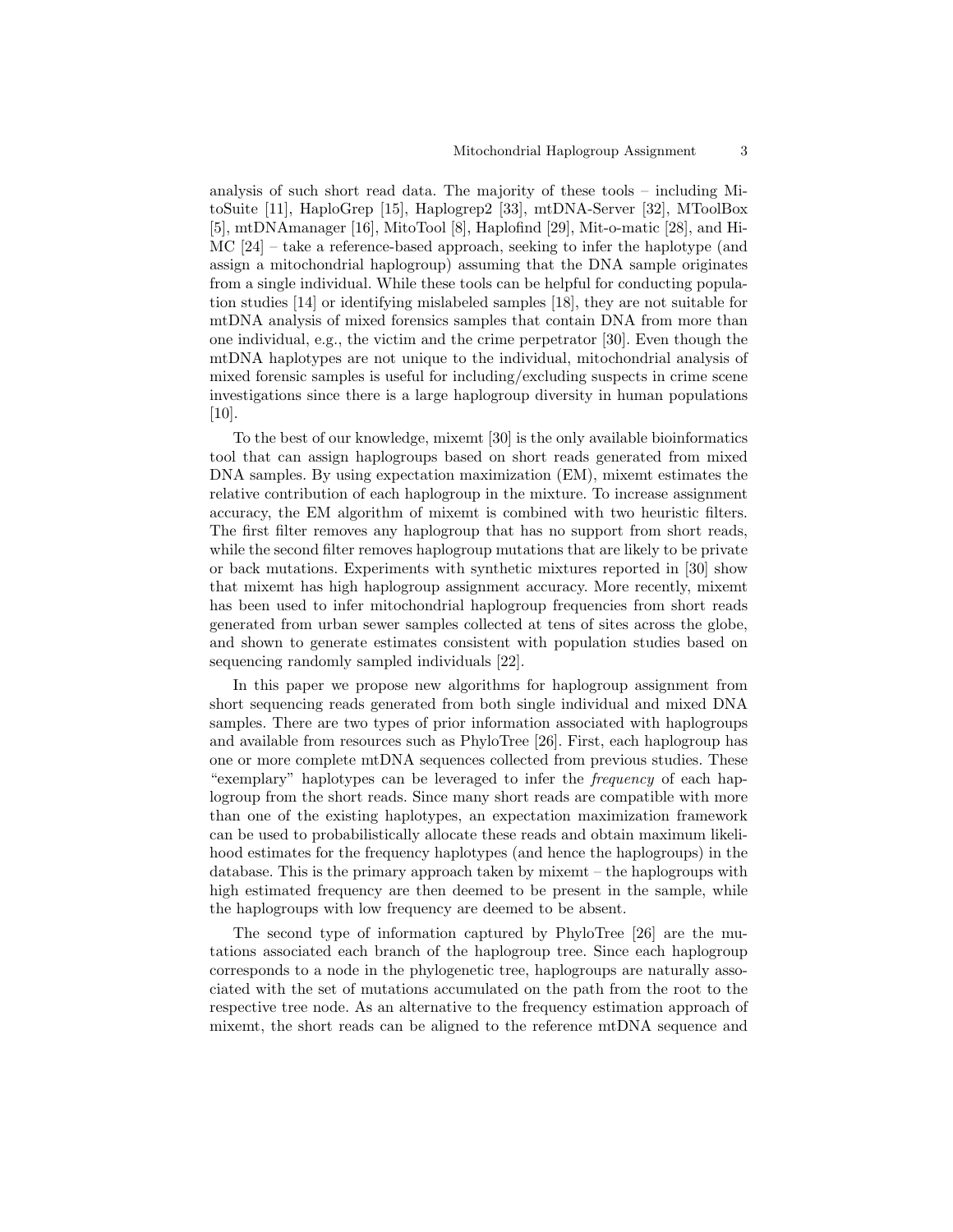used to call the variants present in the sample. The set of detected variants can then be matched against the sets of mutations associated with each haplogroup, with the best match suggesting the haplogroup composition of the sample.

A priori it is unclear which of the two classes of approaches would yield better haplogroup assignment accuracy. The frequency estimation approach critically relies on having a good representation of the haplotype diversity in each haplogroup, and accuracy can be negatively impacted by lack of EM convergence to a global likelihood maximum due to the high similarity between haplogroups. In contrast, the accuracy of the mutation analysis approach depends on the haplogroup tree being annotated with all or nearly all of the shared mutations defining each haplogroup. High frequency of private and back mutations can negatively impact accuracy of this approach.

In this paper we show that an efficient implementation of the mutation analysis approach can match the accuracy of the state-of-the-art frequency based mixemt algorithm while running orders of magnitude faster. Specifically, our implementation of mutation-based analysis uses the SNVQ algorithm from [7] to identify from the short sequencing reads the mtDNA variants present in the sample. The SNVQ algorithm, originally developed for variant calling from RNA-Seq data, has been previosly shown to be robust to large variations in sequencing depth (commonly observed in high-throughput mitogenome sequencing [7]) and allelic fraction (as may be expected for a mixed sample with skewed DNA contributions from different individuals). The set of variants called by SNVQ is then matched to the best set of mutations corresponding to single haplogroups or small collections of haplogroups using the classic Jaccard similarity measure. Exhaustively searching the space of small collections of haplogroups was deemed "computationally infeasible" in [30]. We show that for single individual samples finding the haplogroup with highest Jaccard similarity can be found substantially faster than running mixemt. For two individual mixtures, the pair of haplogroups with highest Jaccard similarity can be identified by exhaustive search within time comparable to that required by mixemt, and orders of magnitude faster when using advanced search algorithms [2].

The rest of the paper is organized as follows. In Section 2 we describe our mutation-based haplogroup assignment algorithms. In Section 3 we present experimental results comparing Jaccard similarity algorithms with mixemt on simulated and real sequencing data from single individuals and two-individual mixtures. Finally, in Section 4 we discuss ongoing and future work.

# 2 Methods

## 2.1 Algorithms for single individual samples

In a preprocessing step, we generate the list of mutations for each haplogroup in PhyloTree (MToolBox [5] already includes a file with these lists). For a given sample, we start by mapping the input paired-end reads to the RSRS human mitogenome reference using hisat2 [13]. We next use SNVQ [7] to identify variants from the mapped data. In our brute-force implementation of the algorithm,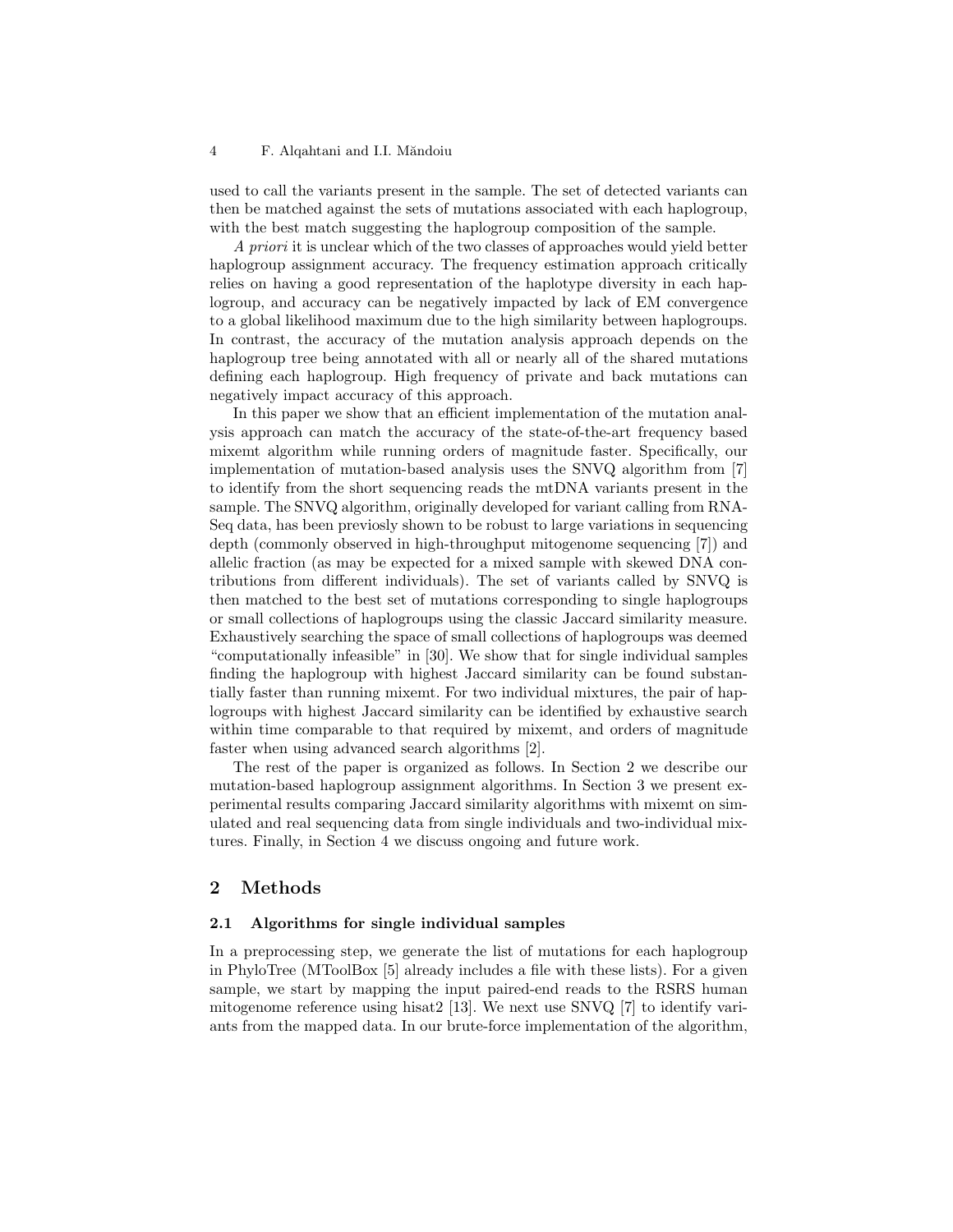referred to as JaccardBF, we compute the Jaccard coefficient between the set of SNVQ variants and each list of mutations associated with leaf haplogroups in PhyloTree. The Jaccard coefficient of two sets of variants is defined as the size of the intersection divided by the size of the union. The haplogroup with the highest Jaccard coefficient is then assigned as the haplogroup of the input data.

The brute-force algorithm can be substantially speeded up by using advanced indexing techniques. In Section 3 we report results using the "All-Pair-Binary" algorithm of [2], referred to as  $JaccardAPB$ , as implemented in the SetSimilaritySearch python library.

## 2.2 Algorithms for two-individual mixtures

High-throughput reads are aligned to RSRS using hisat2 and then SNVQ is used to call variants as above. We experimented with several haplogroup assignment algorithms for two-individual mixtures. In the first, referred to as JaccardBF2, the Jaccard coefficient is computed using brute-force search for each leaf haplogroup, and the top 2 haplogroups are assigned to the mixture. Unfortunately this algorithm has relatively low accuracy, mainly since the haplogroup with the second highest Jaccard similarity is most of the time a haplogroup closely related to the haplogroup with the highest similarity rather than the second haplogroup contributing to the mixture. To resolve this issue we experimented with computing the Jaccard coefficient between the set of SNVQ variants and all pairs of leaf haplogroups, with the output consisting of the pair with maximum Jaccard similarity. We implemented both brute-force and "All-Pair-Binary" indexing based implementations of this pair search algorithm, referred to as *JaccardBF\_pair* and JaccardAPB\_pair, respectively.

## 2.3 Algorithms for mixtures of unknown size

When only an upper-bound  $k$  is known on the mixture size, the Jaccard coefficient can be computed against sets of mutations generated from unions of up to  $k$  leaf haplogroups. For mixtures of up to 2 individuals we report results using the "All-Pair-Binary" indexing based implementation, referred to as JaccardAPB\_1or2.

# 3 Experimental Results

#### 3.1 Datasets

Real datasets. We downloaded all WGS datasets used in [26]. Specifically, whole-genome sequencing data for 20 different individuals with distinct haplogroups was downloaded from the 1000 Genomes project (1KGP). The 20 individuals come from two populations: British and Yoruba, with the Yoruba individuals sampled from two different locations (the United Kingdom, and Nigeria, respectively). The haplogroups of 14 of the 20 individuals correspond to leaves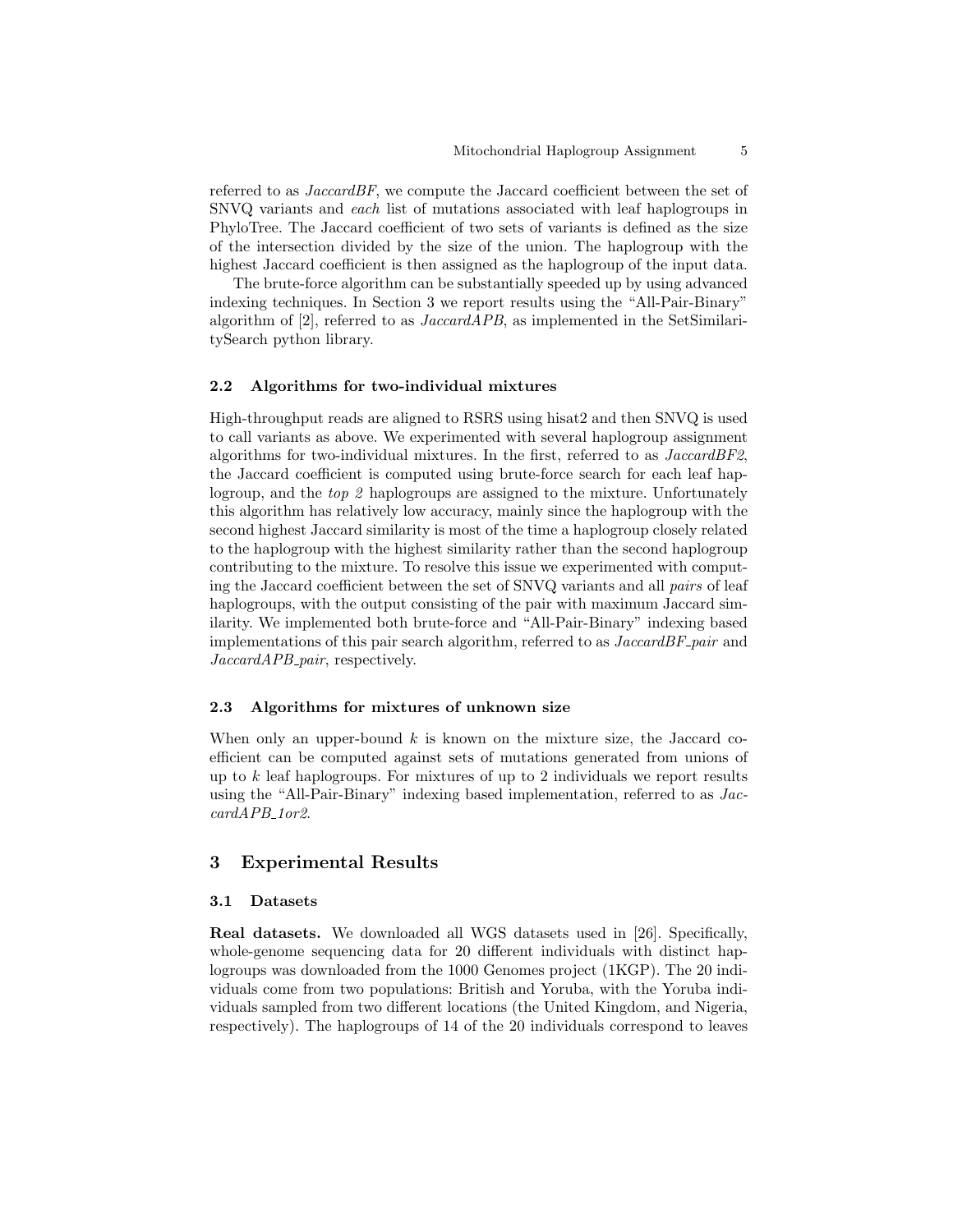Table 1. Human WGS datasets for which ground truth haplogroups are Phylotree leaves. Percentage of mtDNA reads was estimated by mapping reads to the published 1KGP sequence, except for the datasets marked with "\*" for which there is no 1KGP sequence and mapping was done against the RSRS reference.

| Sample  | Run                |             | $\#Read \ pairs \#mtDNA \ pairs \ %mtDNA \ Haplogroup$ |       |          |
|---------|--------------------|-------------|--------------------------------------------------------|-------|----------|
| ΙD      | ID                 |             |                                                        |       |          |
| HG00096 | SRR062634          | 24,476,109  | 43,370                                                 | 0.177 | H16a1    |
| HG00097 | SRR741384          | 68,617,747  | 112,039                                                | 0.163 | T2f1a1   |
|         | HG00098* ERR050087 | 20,892,714  | 37,602                                                 | 0.180 | J1b1a1a  |
| HG00100 | ERR156632          | 19,119,986  | 39,169                                                 | 0.204 | X2b8     |
| HG00101 | ERR229776          | 111,486,484 | 169,840                                                | 0.152 | J1c3g    |
|         | HG00102 ERR229775  | 109,055,650 | 217,187                                                | 0.199 | H58a     |
|         | HG00103 SRR062640  | 24,054,672  | 48,912                                                 | 0.203 | J1c3b2   |
|         | HG00104* SRR707166 | 58,982,989  | 94,242                                                 | 0.159 | U5a1b1g  |
| NA19093 | ERR229810          | 98,728,262  | 234,170                                                | 0.237 | L2a1c5   |
| NA19096 | SRR741406          | 55,861,712  | 131,587                                                | 0.235 | L2a1c3b2 |
| NA19099 | ERR001345          | 7,427,776   | 16,038                                                 | 0.215 | L2a1m1a  |
| NA19102 | SRR788622          | 15,134,619  | 28,239                                                 | 0.186 | L2a1a1   |
| NA19107 | ERR239591          | 9,217,863   | 13,297                                                 | 0.144 | L3b2a    |
| NA19108 | ERR034534          | 65,721,104  | 3,959                                                  | 0.006 | L2e1a    |

Table 2. Human WGS datasets for which ground truth haplogroups are Phylotree internal nodes.

| Sample | Run               |             | $\#Read \ pairs \#mtDNA \ pairs \ %mtDNA \ Haplogroup$ |       |                   |
|--------|-------------------|-------------|--------------------------------------------------------|-------|-------------------|
| TD.    | ΙD                |             |                                                        |       |                   |
|        | HG00099 SRR741412 | 57,222,221  | 102,968                                                | 0.179 | H <sub>1</sub> ae |
|        | HG00106 ERR162876 | 24,328,397  | 50,635                                                 | 0.208 | J2b1a             |
|        | NA19092 SRR189830 | 125,888,789 | 337,350                                                | 0.268 | L3e2a1b           |
|        | NA19095 SRR741381 | 65,174,483  | 101,118                                                | 0.155 | L2a1a2            |
|        | NA19098 SRR493234 | 40,446,917  | 85,658                                                 | 0.211 | L3b1a             |
|        | NA19113 SRR768183 | 48,428,152  | 62,412                                                 | 0.128 | L3e2b             |

nodes in PhyloTree, while the haplogroups of the other 6 correspond to internal nodes. Accession numbers, basic sequencing statistics, and ground truth haplogroups for the 20 datasets are given in Tables 1 and 2.

Synthetic datasets. For the synthetic datasets, we simulated reads using wgsim [17] based on exemplary sequences associated with leaf haplogroups in PhyloTree [27]. Of the 2,897 leaf haplogroups, 423 haplogroups have only one associated sequence, 2,454 haplogroups have two sequences, and 20 haplogroups have three or more sequences. For single individual experiments, we generated two sets of 10,000 simulated read pairs for each haplogroup, using different exemplary sequences as wgsim reference whenever possible, i.e., for all but the 423 haplogroups with a single associated sequence, for which the sole sequence was used to generate both sets of wgsim reads. For mixture experiments we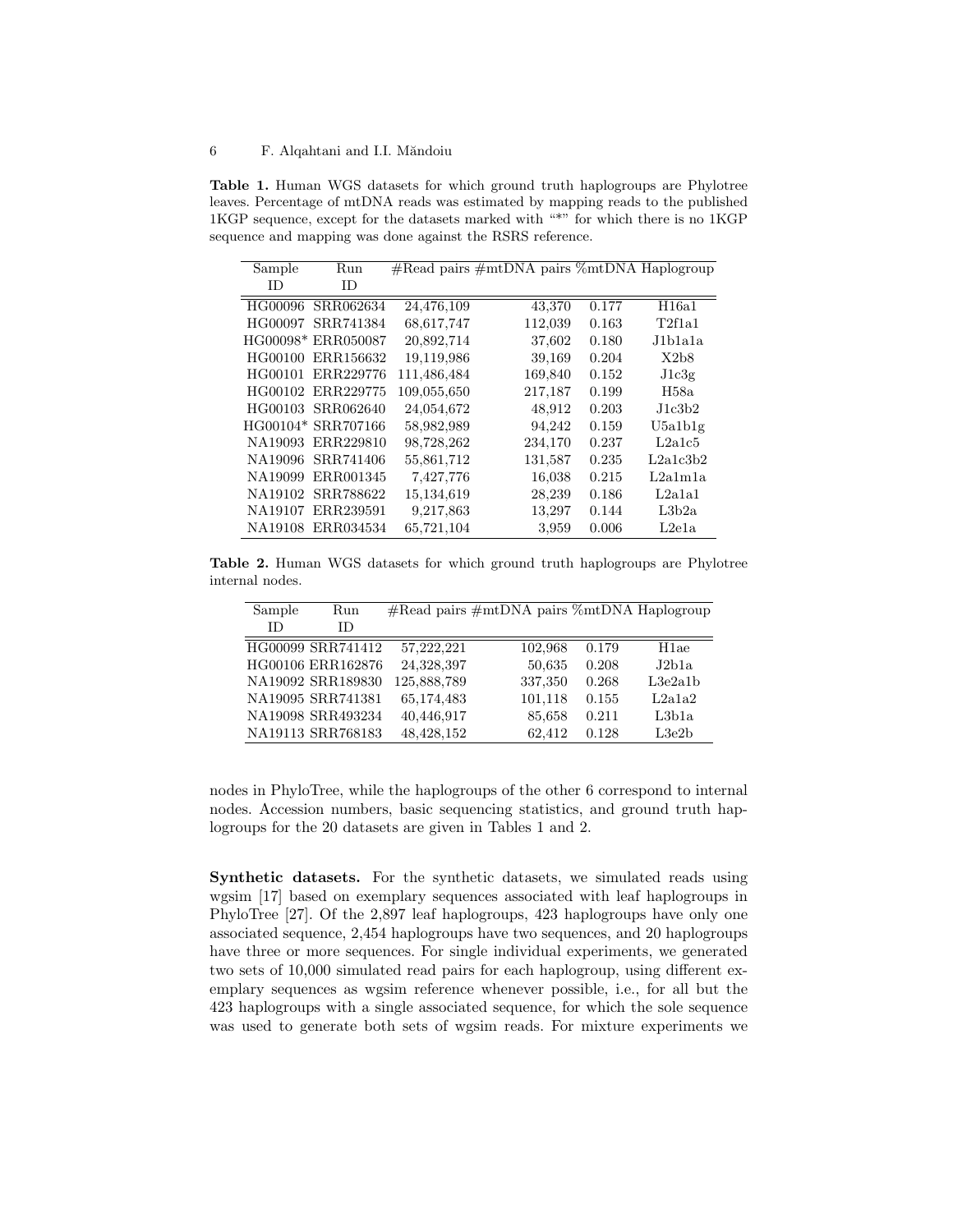| Sample              | Ground             | mixemt     |        | JaccardBF            |       |
|---------------------|--------------------|------------|--------|----------------------|-------|
| ΙD                  | truth              | Haplogroup |        | Time Haplogroup Time |       |
| HG00096             | H16a1              | H16a1      | 8,343  | H16a1                | 264   |
| HG00097             | T <sub>2f1a1</sub> | T2f1a1     | 897    | T2f1a1               | 546   |
| HG00098             | J1b1a1a            | J1b1a1a    | 16,423 | J1b1a1a              | 275   |
| HG00100             | X2b8               | X2b8       | 12,477 | X2b8                 | 258   |
| HG00101             | J1c3g              | J1c3g      | 61,091 | J1c3g                | 2,523 |
| HG00102             | H58a               | H58a       | 66,350 | $_{\rm H58a}$        | 5,343 |
| HG00103             | J1c3b2             | J1c3b2     | 29,733 | J1c3b2               | 1,192 |
| $HG00104$ $U5a1b1g$ |                    | U5a1b1g    | 27,067 | U5a1b1g              | 5,628 |
| NA19093             | L2a1c5             | L2a1c5     | 59,107 | L2a1c5               | 4,345 |
|                     | NA19096 L2a1c3b2   | L2a1c3b2   | 44,338 | L2a1c3b2             | 1,054 |
|                     | NA19099 L2a1m1a    | L2a1m1a    | 14,515 | L2a1m1a              | 67    |
| NA19102             | L2a1a1             | L2a1a1     | 13,642 | L2a1a1               | 231   |
| NA19107             | L3b2a              | L3b2a      | 8,607  | L3b2a                | 166   |
| NA19108             | L2e1a              | L2e1a      | 1,423  | L2e1a                | 1,049 |

Table 3. Experimental results on human WGS datasets for which the ground truth haplogroups are Phylotree leaves.

similarly generated two groups of 2,897 two-individual mixtures by pairing each haplogroup with a second haplogroup selected uniformly at random from the remaining ones. Within each group, the reads were generated using wgsim and the first and the second PhyloTree sequence, respectively, except for haplogroups with a single PhyloTree sequence in which the sole sequence was used to generate both sets of wgsim reads. For each pair of haplogroups we generated 10,000 read pairs, with an equal number of read pairs from each haplogroup. We used default wgsim parameters for simulating reads, in particular the sequencing error rate was 1% and the mutation rate 0.001.

## 3.2 Results on real datasets

Tables 3 and 4 give the results obtained by mixemt and JaccardBF on the real datasets consisting of PhyloTree leaf and internal haplogroups, respectively. Both algorithms infer the expected haplogroup when the ground truth is a leaf PhyloTree node. For the six datasets in which the ground truth is an internal node of PhyloTree mixemt always infers the haplogroup correctly, while JaccardBF always infers a leaf haplogroup in the subtree rooted at the ground truth haplogroup. Despite using brute-force search to identify the best matching haplogroup, JacardBF is substantially faster (one order of magnitude or more) than mixemt.

# 3.3 Accuracy results for single individual synthetic datasets

The above results on real datasets already suggest that the mitochondrial haplogroup can be accurately inferred from WGS data. For a more comprehen-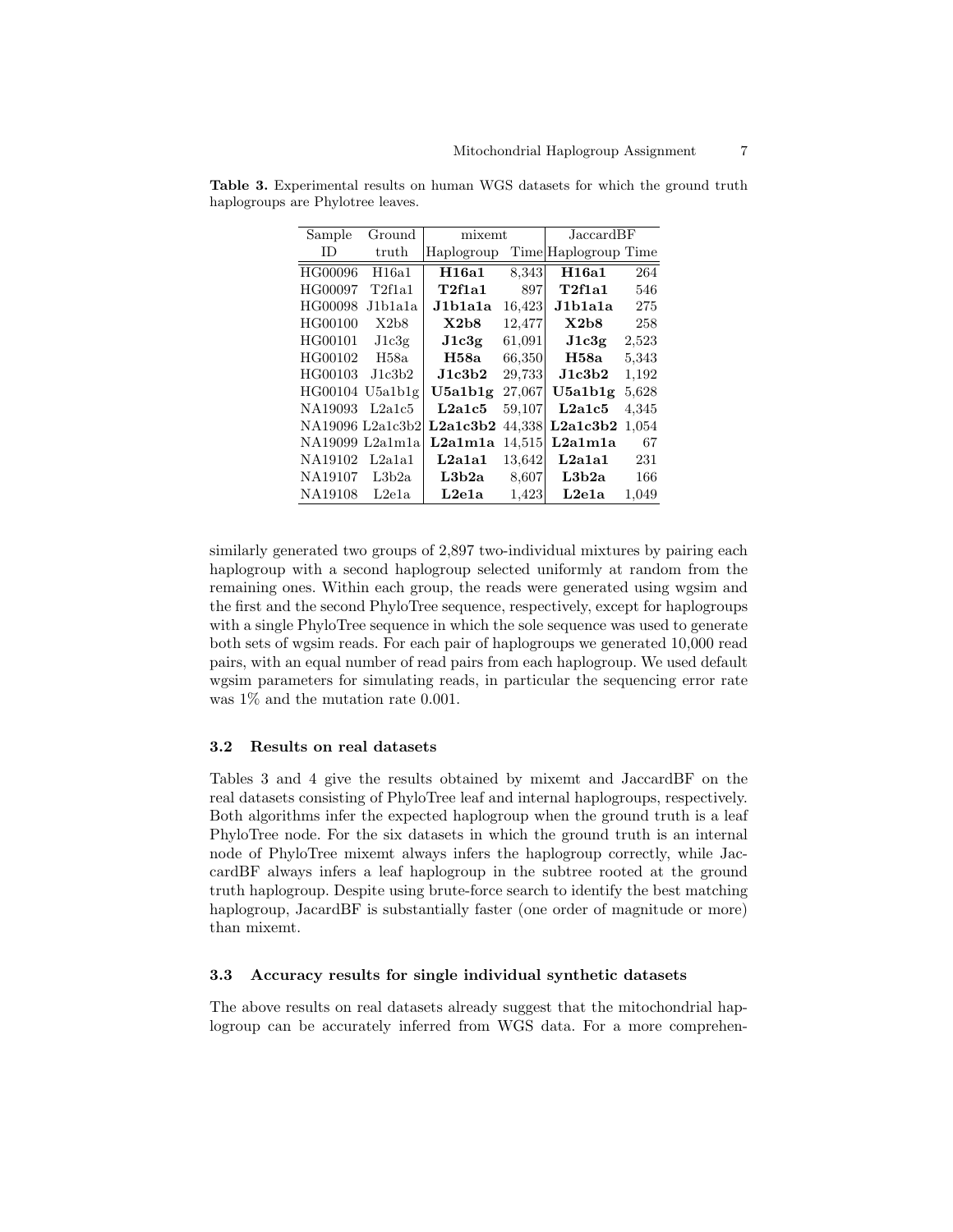Sample Ground mixemt JaccardBF ID truth Haplogroup Time Haplogroup Time HG00099 H1ae H1ae 40,733 H1ae1 1,820 HG00106 J2b1a J2b1a 24,614 J2b1a5 1,040 NA19092 L3e2a1b L3e2a1b 137,218 L3e2a1b1 6,610 NA19095 L2a1a2 | **L2a1a2** 94,921 **L2a1a2b** 1,529 NA19098 L3b1a | **L3b1a** 46,110 **L3b1a11** 650 NA19113 L3e2b | **L3e2b** 62,643 **L3e2b3** 822

Table 4. Experimental results on human WGS datasets for which the ground truth haplogroups are Phylotree internal nodes.

Table 5. Experimental results on synthetic single individual datasets generated from the 2,897 leaf haplogroups in Phylotree.

|      | mixemt |                                  | JaccardBF      | JaccardAPB    |                |
|------|--------|----------------------------------|----------------|---------------|----------------|
|      |        | Acc. Avg. time                   | Acc. Avg. time |               | Acc. Avg. time |
|      |        | Group1 99.275 7,251.490 99.379   | 83.780 99.413  |               | 0.041          |
|      |        | Group2 99.448 7,185.373 99.517   | 81.428 99.620  |               | 0.043          |
| Mean |        | $ 99.361\;\; 7{,}218.432 99.448$ |                | 82.604 99.517 | 0.042          |
|      |        | Std. Dev. 0.122 46.752 0.098     |                | $1.663$ 0.146 | 0.001          |

sive evaluation we simulated reads using exemplary sequences from all leaf haplogroups in PhyloTree. Table 5 gives the results of this comparison. Both mixem and Jaccard algorithms achieve over 99% accuracy on simulated datasets. As for real datasets, JaccardBF is more than one order of magnitude faster than mixemt. The indexing approach implemented in JaccardABP further reduces the running time needed to find the best matching haplogroup with no loss in accuracy.

#### 3.4 Accuracy results for two-individual synthetic mixtures

Table 6 gives experimental results on two-individual synthetic mixtures generated as described in Section 3.1. In these experiments we assume that it is a priori known that the mixture consists of two different haplogroups. Consistent with this assumption, the mixemt prediction is taken to be the two haplogroups with highest estimated frequencies (regardless of the magnitude of the estimated frequencies). Under this model, the accuracy of mixemt remains high but is slightly lower for mixtures than for single haplogroup samples, with an overall mean accuracy of 98.792% compared to 99.361%. JaccardBF2, which returns the two haplogroups with highest Jaccard similarity to the set of mutations called by SNVQ, performs quite poorly, with a mean accuracy of only 22.765%. The JaccardBF pair algorithm, which returns the pair of haplogroups whose union has the highest Jaccard similarity to the set of mutations called by SNVQ, nearly matches the accuracy of mixemt (with a mean accuracy of 98.398%) with a lower running time. The running time is drastically reduced by indexing the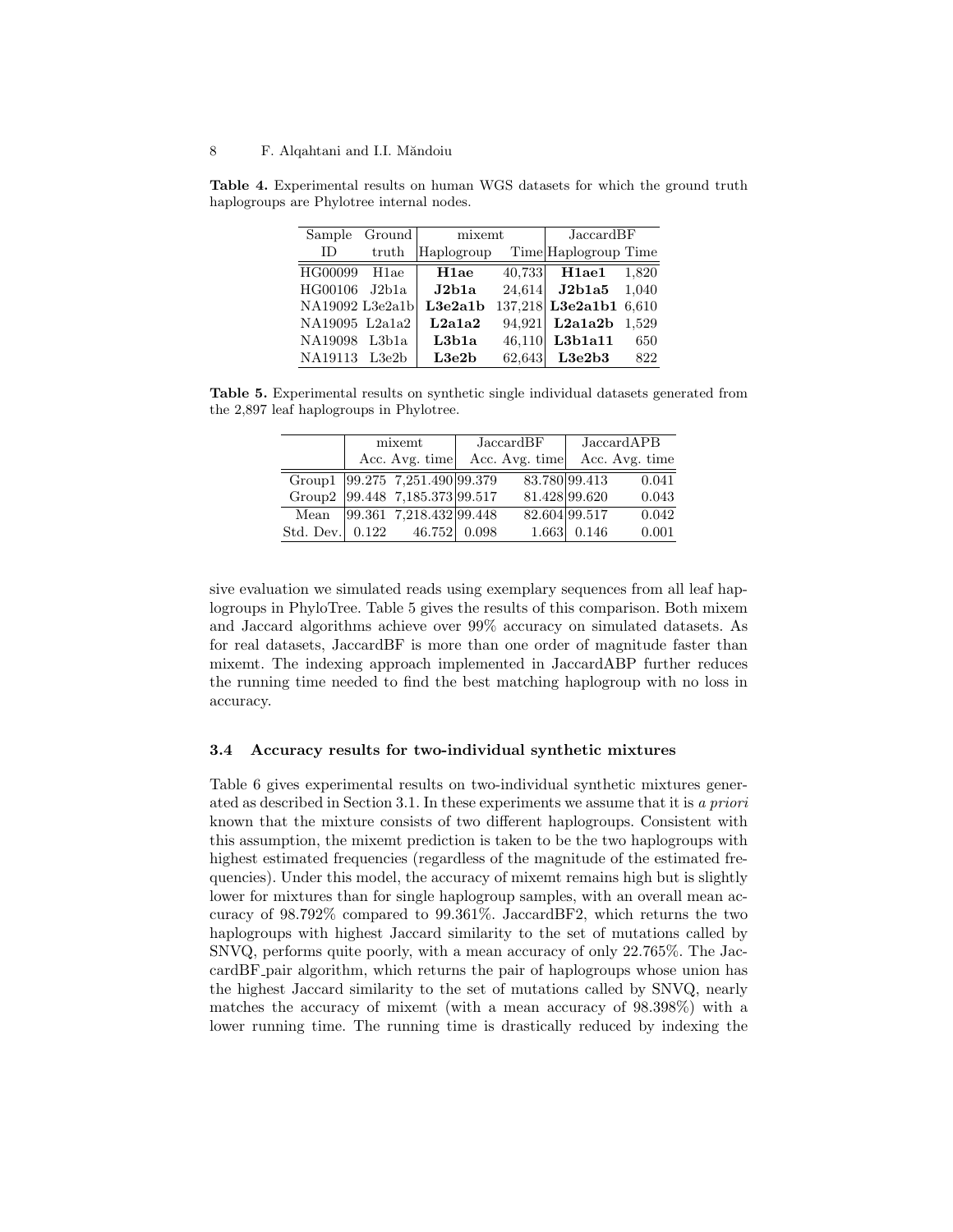| mixemt |                                         | $\rm Jaccard BF2$ |  |  |                                | $\vert$ JaccardBF <sub>-pair</sub> JaccardAPB <sub>-pair</sub> |                                                  |
|--------|-----------------------------------------|-------------------|--|--|--------------------------------|----------------------------------------------------------------|--------------------------------------------------|
|        | Acc. Avg. time                          |                   |  |  |                                |                                                                | Acc. Avg. time   Acc. Avg. time   Acc. Avg. time |
|        | Group1 $\sqrt{98.619}$ 4,890.769 22.540 |                   |  |  | 83.116 98.343 1,224.589 97.480 |                                                                | 2.101                                            |
|        | Group2 98.964 5,273.326 22.989          |                   |  |  | 80.440 98.452 1,484.743 98.171 |                                                                | 2.315                                            |
|        | Mean  98.792 5,082.048 22.765           |                   |  |  | 81.778 98.398 1,354.666 97.825 |                                                                | 2.208                                            |
|        | Std. Dev. 0.244 270.509 0.317           |                   |  |  | 1.893 0.077 183.957 0.488      |                                                                | 0.151                                            |

Table 6. Experimental results on synthetic two-individual mixtures generated from the 2,897 leaf haplogroups in Phylotree.

haplogroups for Jaccard similarity searches, although the predefined threshold required for indexing (0.8 in our experiments) does lead to a small additional loss of accuracy (mean overall accuracy of 97.825% for JaccardAPB pair).

#### 3.5 Accuracy results for unknown mixture size

In practical forensics applications there are scenarios in which the number of individuals contributing to a DNA mixture is not a priori known. In this case, joint inference of the number of individuals and their haplogroups is required. Although mitochondrial haplogroup inference with unknown number of contributors remains a direction of future research, in this section we report experimental results for the most restricted (but still practically relevant) such scenario, in which a mixture is a priori known to contain at most two haplogroups. Specifically, the 2,897 single individual synthetic datasets analyzed in Section 3.3 and the 2,897 two-individual synthetic datasets analyzed in Section 3.4 were reanalyzed using several joint inference algorithms. For mixemt, the joint inference was performed by using a 5% cutoff on the estimated haplogroup frequencies, while for JaccardAPB 1or2 the joint inference was performed by matching the set of SNVQ variants to the set of one or two haplogroups that has the highest Jaccard similarity. Table 7 reports the accuracy and runtime of the two methods. Overall, mixemt achieves a mean accuracy of 93.398%, with most of the errors due to the incorrect estimate of the number of individuals in the two-individual mixtures. In contrast, most of the JaccardAPB 1or2 errors are due to mis-classification of single individual samples as mixtures. Overall, JaccardAPB 1or2 achieves a mean accuracy of 96.538%.

## 4 Conclusions

In this paper we introduced efficient algorithms for mitochondrial haplogroup inference based on Jaccard similarity between variants called from high-throughput sequencing data and mutations annotated in public databases such as PhyloTree. Experimental results on real and simulated datasets show an accuracy comparable to that of previous state-of-the-art methods based on haplogroup frequency estimation for both single-individual samples and two-individual mixtures, with a much lower running time.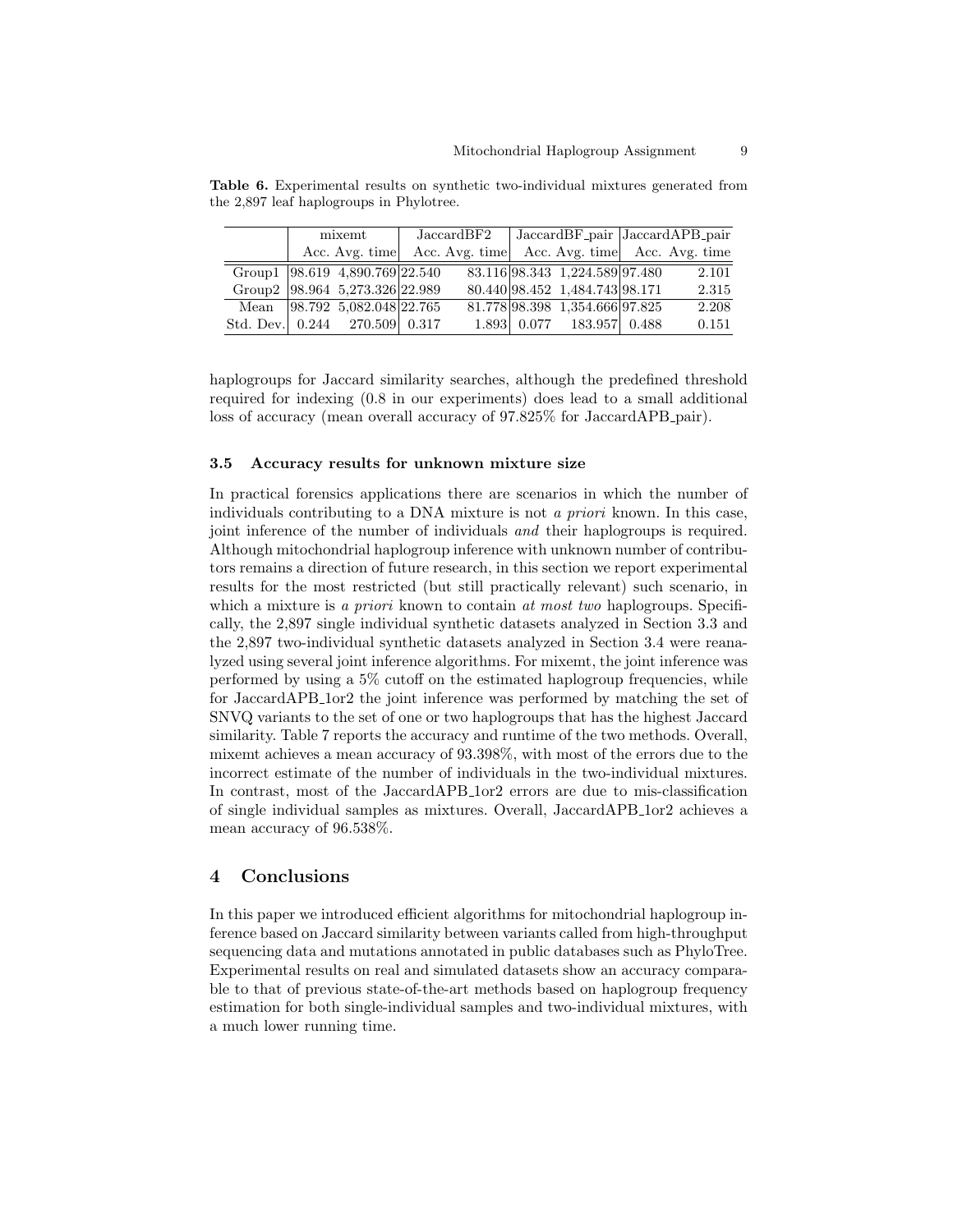Table 7. Experimental results for joint inference of mixture size and haplogroup composition.

|                                        | mixemt                       | JaccardAPB <sub>-1</sub> or2 |                               |  |
|----------------------------------------|------------------------------|------------------------------|-------------------------------|--|
|                                        |                              |                              | Acc. Avg. time Acc. Avg. time |  |
| Group1 Singles 99.275 7,251.490 94.028 |                              |                              | 1.4794                        |  |
| Group2 Singles 99.448 7,185.373 96.548 |                              |                              | 2.098                         |  |
| Group1 Pairs 83.914 4,890.769 97.376   |                              |                              | 1.468                         |  |
| Group2 Pairs                           | $ 90.956 \t5,273.326 98.205$ |                              | 2.244                         |  |
| Mean                                   | 93.398 6.150.240 96.539      |                              | 1.822                         |  |
| Std. Dev.                              | 7.462 1,243.583 1.806        |                              | 0.407                         |  |



Fig. 2. Comparison of accuracy and running time needed to compute all sets with a Jaccard coefficient greater than 0.9 using MinHash sketches with varying number of hash functions from 2,897 randomly generated sets of average size 44.

In ongoing work we are exploring methods for haplogroup inference of more complex DNA mixtures. Specifically, we are seeking to scale the mutation analysis approach to larger haplogroup mixtures by employing probabilistic techniques such as MinHash sketches and indexing for locality sensitive hashing (LSH) [23]. Implementations such as MinHashLSH [34] can be used to generate all haplogroups with a Jaccard similarity exceeding a given user threshold in sublinear time, resulting in dramatic speed-ups. However, MinHashLSH is an approximate algorithm, which may miss some of the haplogroups with high Jaccard similarity and may also generate false positives. The accuracy and runtime of MinHashLSH depend among other parameters on the number of hash functions, and the user can generally achieve higher precision and recall at the cost of increased running time (Figure 2). Finally, we are exploring hybrid methods that combine mutation analysis with highly scalable frequency estimation algorithms such as IsoEM [21, 19].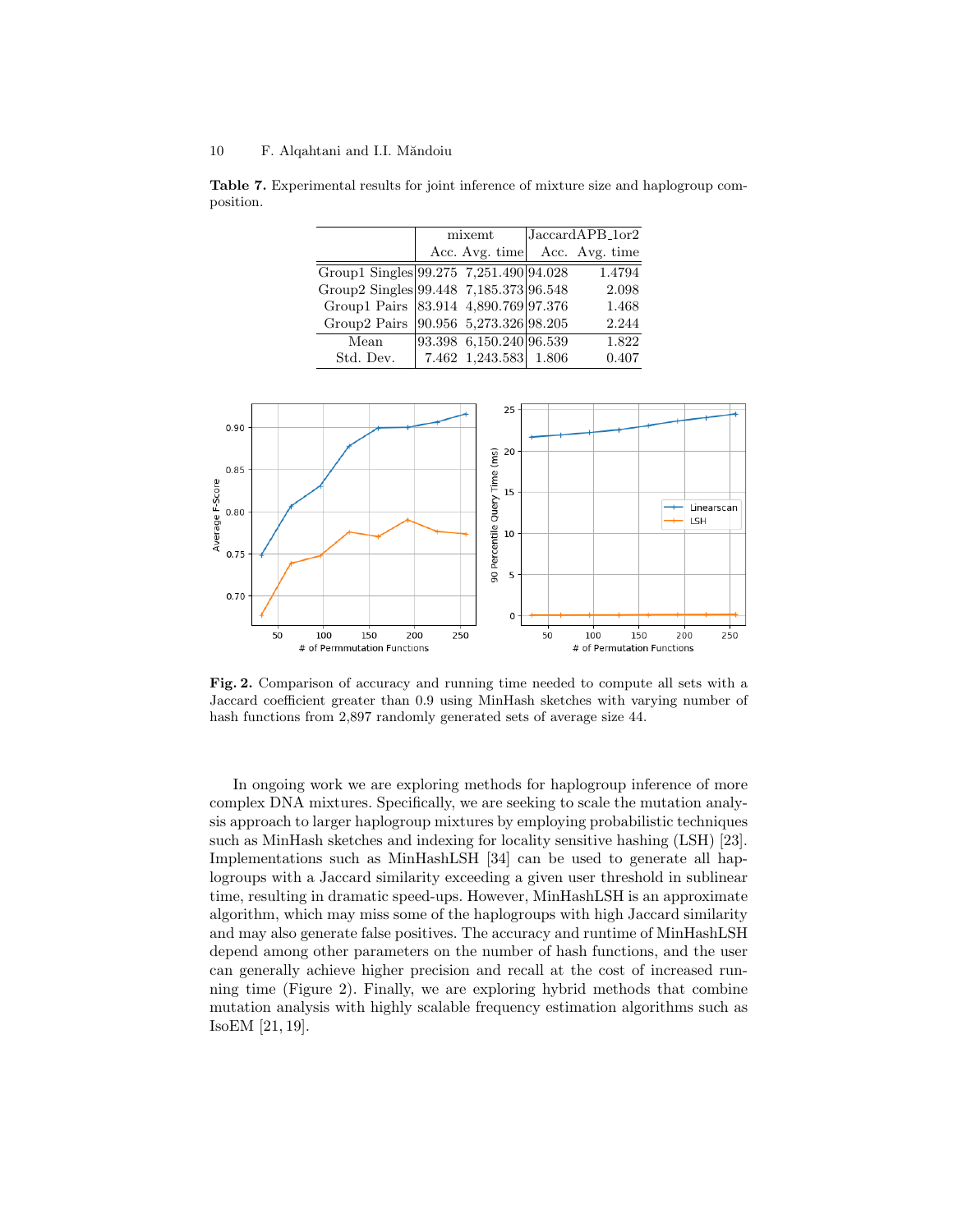# References

- 1. Amorim, A., Fernandes, T., Taveira, N.: Mitochondrial DNA in human identification: a review. PeerJ Preprints 7, e27500v1 (2019)
- 2. Bayardo, R.J., Ma, Y., Srikant, R.: Scaling up all pairs similarity search. In: Proceedings of the 16th international conference on World Wide Web. pp. 131–140 (2007)
- 3. Blau, S., Catelli, L., Garrone, F., Hartman, D., Romanini, C., Romero, M., Vullo, C.: The contributions of anthropology and mitochondrial DNA analysis to the identification of the human skeletal remains of the australian outlaw Edward 'Ned' Kelly. Forensic science international 240, e11–e21 (2014)
- 4. Budowle, B., Allard, M.W., Wilson, M.R., Chakraborty, R.: Forensics and mitochondrial DNA: applications, debates, and foundations. Annual review of genomics and human genetics 4(1), 119–141 (2003)
- 5. Calabrese, C., Simone, D., Diroma, M.A., Santorsola, M., Gutta, C., Gasparre, G., Picardi, E., Pesole, G., Attimonelli, M.: Mtoolbox: a highly automated pipeline for heteroplasmy annotation and prioritization analysis of human mitochondrial variants in high-throughput sequencing. Bioinformatics 30(21), 3115–3117 (2014)
- 6. Chinnery, P.F., Howell, N., Andrews, R.M., Turnbull, D.M.: Clinical mitochondrial genetics. Journal of medical genetics  $36(6)$ ,  $425-436$  (1999)
- 7. Duitama, J., Srivastava, P.K., Măndoiu, I.I.: Towards accurate detection and genotyping of expressed variants from whole transcriptome sequencing data. BMC genomics 13(2), S6 (2012)
- 8. Fan, L., Yao, Y.G.: MitoTool: a web server for the analysis and retrieval of human mitochondrial DNA sequence variations. Mitochondrion 11(2), 351–356 (2011)
- 9. Hahn, C., Bachmann, L., Chevreux, B.: Reconstructing mitochondrial genomes directly from genomic next-generation sequencing reads—a baiting and iterative mapping approach. Nucleic acids research 41(13), e129–e129 (2013)
- 10. Hu, N., Cong, B., Li, S., Ma, C., Fu, L., Zhang, X.: Current developments in forensic interpretation of mixed DNA samples. Biomedical reports 2(3), 309–316 (2014)
- 11. Ishiya, K., Ueda, S.: Mitosuite: a graphical tool for human mitochondrial genome profiling in massive parallel sequencing. PeerJ 5, e3406 (2017)
- 12. Johns, D.R.: Mitochondrial DNA and disease. New England journal of medicine 333(10), 638–644 (1995)
- 13. Kim, D., Langmead, B., Salzberg, S.: HISAT2: graph-based alignment of nextgeneration sequencing reads to a population of genomes (2017)
- 14. Kivisild, T.: Maternal ancestry and population history from whole mitochondrial genomes. Investigative genetics  $6(1)$ , 3 (2015)
- 15. Kloss-Brandstätter, A., Pacher, D., Schönherr, S., Weissensteiner, H., Binna, R., Specht, G., Kronenberg, F.: HaploGrep: a fast and reliable algorithm for automatic classification of mitochondrial DNA haplogroups. Human mutation  $32(1)$ ,  $25-32$ (2011)
- 16. Lee, H.Y., Song, I., Ha, E., Cho, S.B., Yang, W.I., Shin, K.J.: mtDNAmanager: a web-based tool for the management and quality analysis of mitochondrial DNA control-region sequences. BMC bioinformatics 9(1), 483 (2008)
- 17. Li, H.: wgsim-read simulator for next generation sequencing. Github Repository (2011)
- 18. Luo, S., Valencia, C.A., Zhang, J., Lee, N.C., Slone, J., Gui, B., Wang, X., Li, Z., Dell, S., Brown, J., et al.: Biparental inheritance of mitochondrial DNA in humans. Proceedings of the National Academy of Sciences 115(51), 13039–13044 (2018)